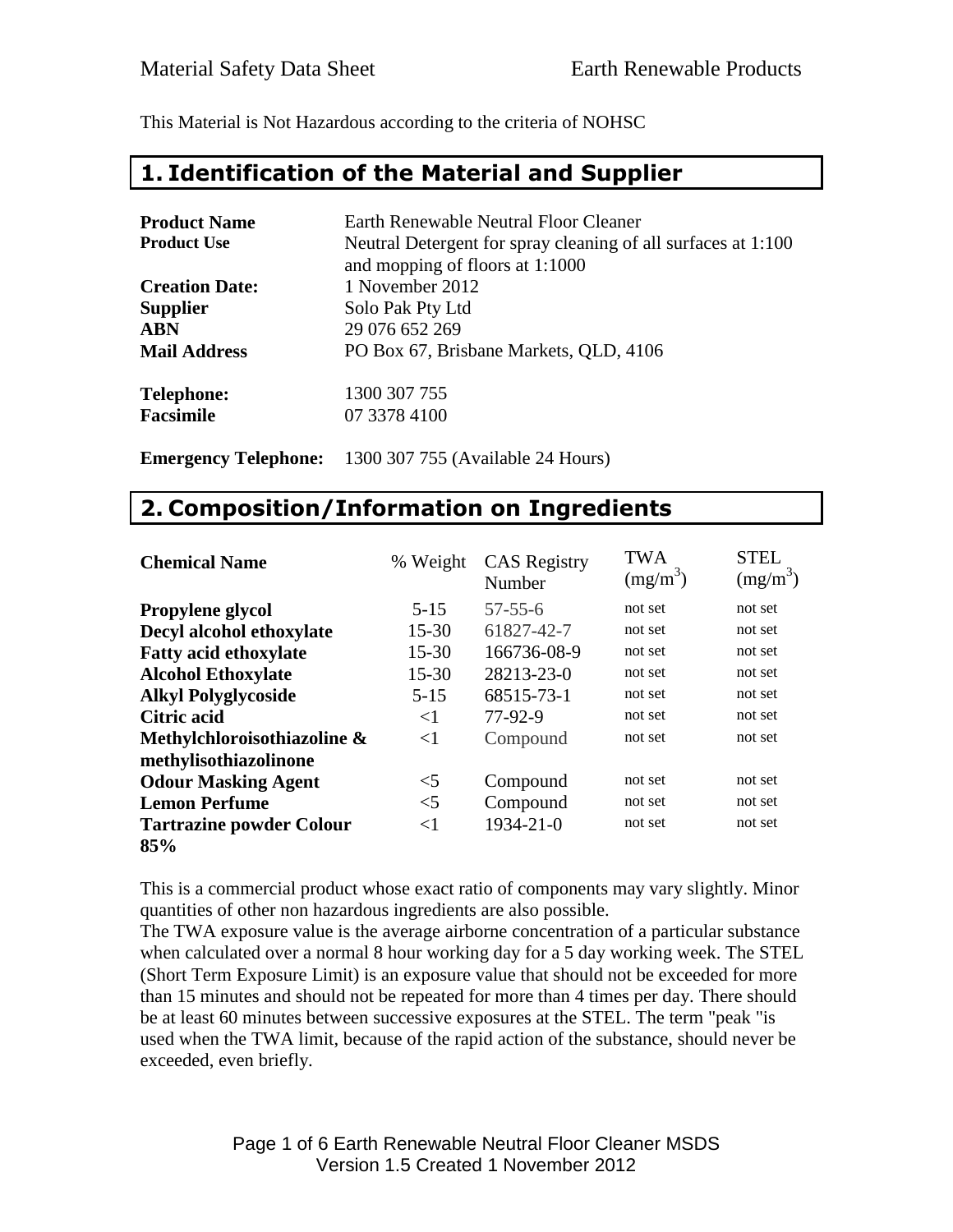## **3. Hazards Identification**

| <b>Risk Phrases:</b>                        | Not Hazardous - No criteria found                                                                                          |  |
|---------------------------------------------|----------------------------------------------------------------------------------------------------------------------------|--|
| <b>Safety Phrases:</b>                      | Not Hazardous - No criteria found.                                                                                         |  |
| <b>SUSDP Classification:.</b>               | None allocated                                                                                                             |  |
| <b>ADG Classification:</b>                  | None allocated. Not a Dangerous Good.                                                                                      |  |
| <b>UN Number:</b>                           | None allocated                                                                                                             |  |
| <b>Emergency Overview</b>                   |                                                                                                                            |  |
| <b>Physical Description &amp;</b><br>colour | Clear yellow/gold mobile liquid.                                                                                           |  |
| Odour:                                      | Lemon odour.                                                                                                               |  |
| <b>Major Health Hazards:</b>                | No major health hazards are known.                                                                                         |  |
| <b>Potential Health Effects</b>             |                                                                                                                            |  |
| Inhalation:                                 | Inhalation of product mist may cause respiratory<br>irritation: Symptoms may include coughing and difficulty<br>breathing. |  |
| <b>Skin Contact:</b>                        | Symptoms may include pain, redness and swelling.                                                                           |  |
| <b>Eye Contact:</b>                         | Symptoms may include pain, redness, swelling and tearing                                                                   |  |
| Ingestion:                                  | Symptoms may include nausea, vomiting, pain and<br>diarrhea.                                                               |  |
| <b>Carcinogen Status:</b>                   |                                                                                                                            |  |
|                                             | NOHSC: No significant ingredient is classified as carcinogenic by NOHSC.                                                   |  |
| NTP:                                        | No significant ingredient is classified as carcinogenic by<br>NTP.                                                         |  |
| IARC:                                       | No significant ingredient is classified as carcinogenic by<br>IARC.                                                        |  |

## **4. First aid measures**

For Advice contact a Poisons Information Centre (phone eg. Australia 131126: New Zealand 0 800 764 766) or a Doctor.

| For Ingestion: | Do not induce vomiting unless advised by physician or poison<br>control center. Drink one or two glasses of water to dilute<br>product. Get medical attention. Do not give anything by<br>mouth to an unconscious person. |
|----------------|---------------------------------------------------------------------------------------------------------------------------------------------------------------------------------------------------------------------------|
| For Skin:      | Remove contaminated clothing. Wash skin thoroughly with<br>soap and water. Get medical attention if irritation persists.                                                                                                  |
| For Eyes       | Wash contaminated clothing before reuse.<br>Immediately flush with plenty of water for at least 15 minutes.<br>Remove contact lenses Hold eyelid open to insure complete<br>washing. Get Medical Attention.               |

Page 2 of 6 Earth Renewable Neutral Floor Cleaner MSDS Version 1.5 Created 1 November 2012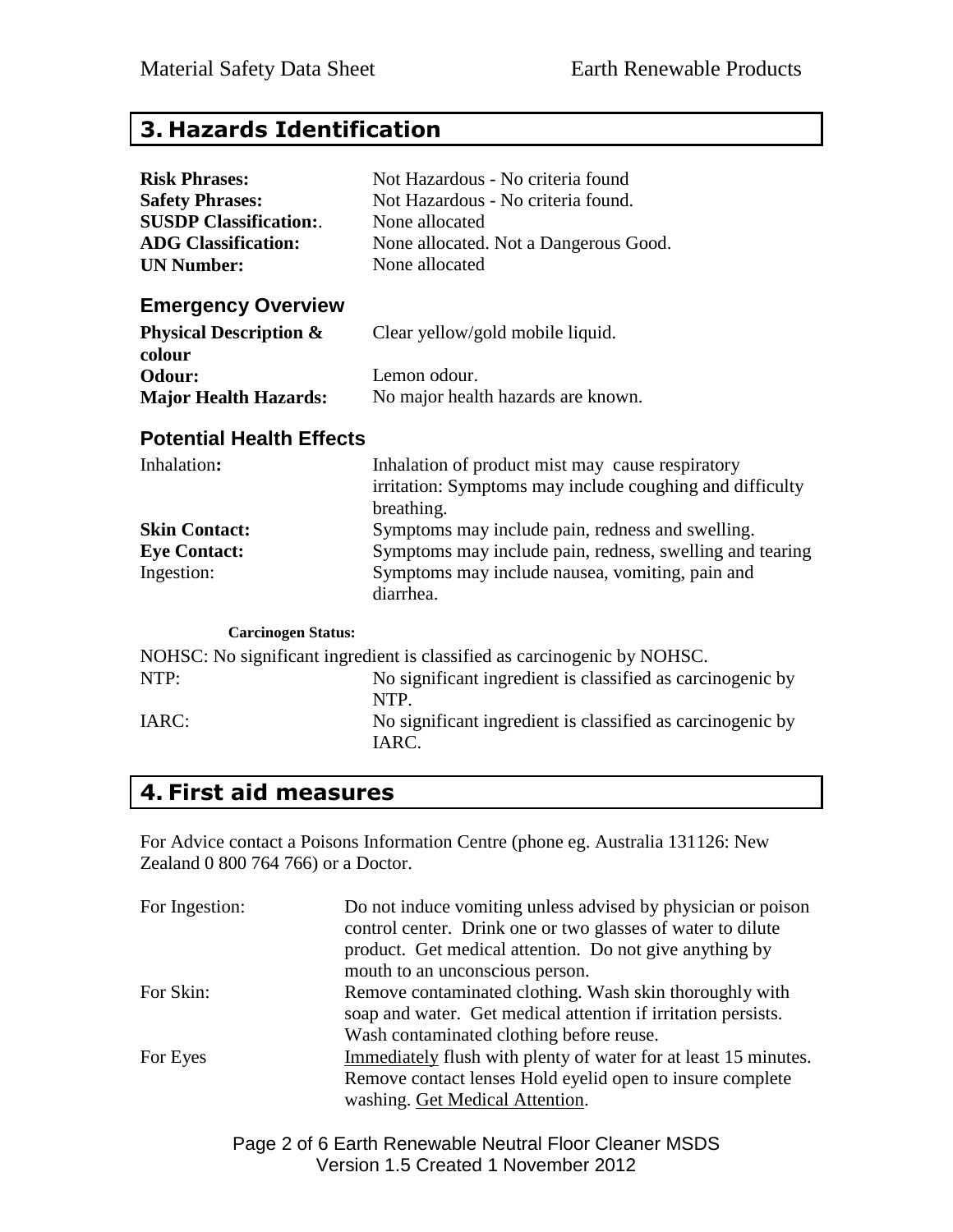| For Inhalation | Move person to fresh air. Get medial attention if irritation |
|----------------|--------------------------------------------------------------|
|                | persists.                                                    |

#### **5. Fire fighting measures**

| Fire and Explosion<br>Hazards:      | There is no risk of an explosion from this product under<br>normal circumstances if it is involved in a fire. This product is<br>likely to decompose only after heating to dryness, followed by<br>further strong heating. |
|-------------------------------------|----------------------------------------------------------------------------------------------------------------------------------------------------------------------------------------------------------------------------|
| Extinguishing Media:                | Not Combustible. Use extinguishing media suited to burning<br>materials.                                                                                                                                                   |
| Fire Fighting:                      |                                                                                                                                                                                                                            |
| Flash point:                        | Does not burn                                                                                                                                                                                                              |
| <b>Upper Flammability</b><br>Limit: | Does not burn                                                                                                                                                                                                              |
| Lower Flammability<br>Limit:        | Does not burn.                                                                                                                                                                                                             |
| Autoignition<br>temperature:        | Does not burn.                                                                                                                                                                                                             |
| <b>Flammability Class:</b>          | Does not burn.                                                                                                                                                                                                             |

#### **6. Accidental release measures**

**Accidental release:** Minor spills do not normally need any special cleanup measures. In the event of a major spill, prevent spillage from entering drains or water courses. As a minimum, wear overalls, goggles and gloves. No special recommendations for clothing materials. Stop leak if safe to do so, and contain spill.

Absorb onto sand, vermiculite or other suitable absorbent material. If spill is too large or if absorbent material is not available, try to create a dike to stop material spreading or going into drains or waterways. Sweep up and shovel or collect recoverable product into labelled containers for recycling or salvage, and dispose of promptly. Recycle containers wherever possible after careful cleaning. After spills, wash area preventing runoff from entering drains. If a significant quantity of material enters drains, advise emergency services. This material may be suitable for approved landfill. Ensure legality of disposal by consulting regulations prior to disposal. Thoroughly launder protective clothing before storage or re-use. Advise laundry of nature of contamination when sending contaminated clothing to laundry.

# **7. Handling and storage**

| <b>Handling:</b> | Keep exposure to this product to a minimum, and minimise     |
|------------------|--------------------------------------------------------------|
|                  |                                                              |
|                  | the quantities kept in work areas. Check Section 8 of this   |
|                  | MSDS for details of personal protective measures, and make   |
|                  | sure that those measures are followed. The measures detailed |
|                  | below under "Storage" should be followed during handling in  |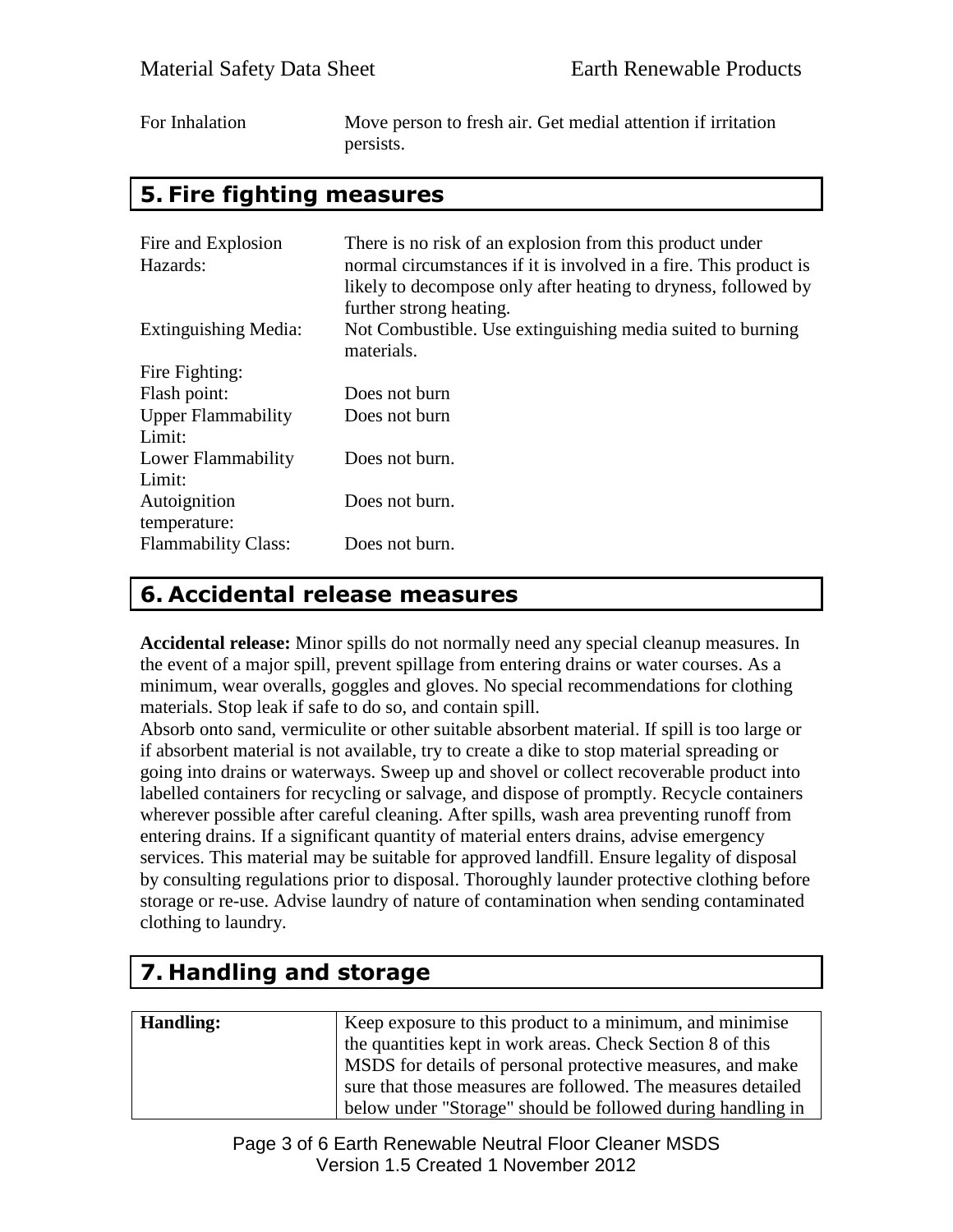|          | order to minimise risks to persons using the product in the<br>workplace. Also, avoid contact or contamination of product<br>with incompatible materials listed in Section 10.                                                                                                                                                                               |
|----------|--------------------------------------------------------------------------------------------------------------------------------------------------------------------------------------------------------------------------------------------------------------------------------------------------------------------------------------------------------------|
| Storage: | Store packages of this product in a cool place. Make sure that<br>the product does not come into contact with substances listed<br>under "Materials to avoid" in Section 10. Some liquid<br>preparations settle or separate on standing and may require<br>stirring before use. Check packaging - there may be further<br>storage instructions on the label. |

## **8. Exposure controls /personal protection**

The following Australian Standards will provide general advice regarding safety clothing and equipment: Respiratory equipment: **AS/NZS 1715**, Protective Gloves: **AS 2161**, Industrial Clothing: **AS2919**, Industrial Eye Protection: **AS1336** and **AS/NZS 1337**, Occupational Protective Footwear: **AS/NZS2210**. Exposure Limits TWA  $(mg/m<sup>3</sup>)$  $STEL (mg/m<sup>3</sup>)$ Exposure limits have not been established by NOHSC for any of the significant ingredients in this product.

| Ventilation:               | Use adequate ventilation. Use solution presents no general<br>hazard.                                                                       |
|----------------------------|---------------------------------------------------------------------------------------------------------------------------------------------|
| Respiratory<br>Protection: | Not required under normal working/use conditions.                                                                                           |
| Eye Protection:            | Not normally required. Use if mist will get into the eyes in<br>specific applications.                                                      |
| <b>Skin Protection:</b>    | Use gloves if hands will be continually in solution. Not<br>normally necessary in general use as this product is used in a<br>spray bottle. |
| Personal Hygiene:          | As in handling any detergent, wash thoroughly after use.                                                                                    |

# **9. Physical and chemical properties**

| Physical Description & colour: | Clear yellow mobile liquid                |
|--------------------------------|-------------------------------------------|
| Odour:                         | <b>Pleasant Fragrance</b>                 |
| <b>Boiling Point:</b>          | Approximately 100°C at 100kPa.            |
| Freezing/Melting Point:        | Lower than $0^{\circ}$ C.                 |
| Volatiles:                     | Water component.                          |
| Vapour Pressure:               | 2.37 kPa at 20°C (water vapour pressure). |
| Vapour Density:                | No data.                                  |
| Specific Gravity:              | 1.01                                      |
| Water Solubility:              | Completely soluble in water.              |
| pH:                            | In concentrate: 6-7 range                 |
| Volatility:                    | No data.                                  |
| Odour Threshold:               | No data.                                  |
| <b>Evaporation Rate:</b>       | No data                                   |
| Coeff Oil/water distribution:  | No data                                   |

Page 4 of 6 Earth Renewable Neutral Floor Cleaner MSDS Version 1.5 Created 1 November 2012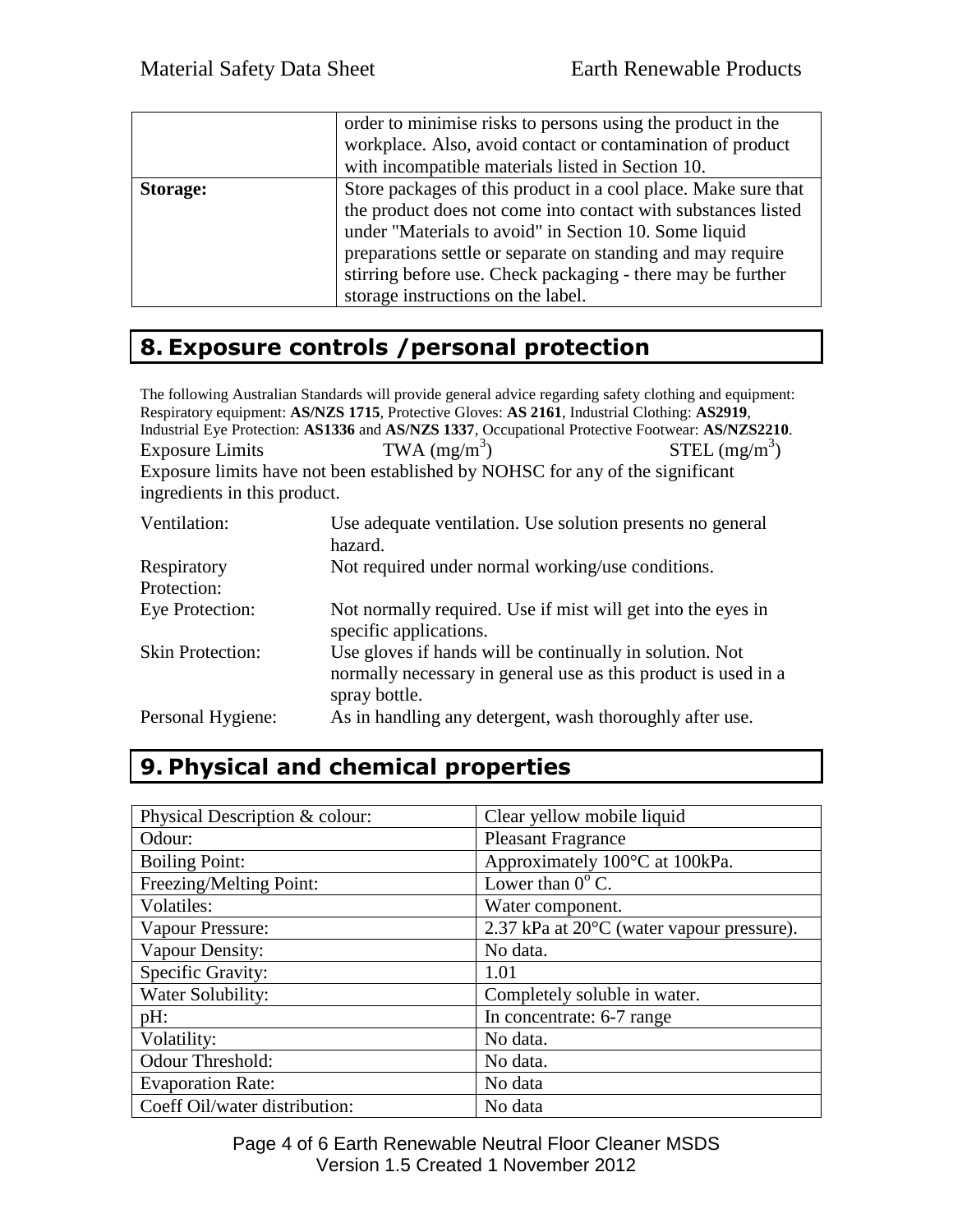| Autoignition temp: |
|--------------------|
|--------------------|

Does not burn.

## **10. Stability and Reactivity**

| Reactivity:          | This product is unlikely to react or<br>decompose under normal storage<br>conditions. However, if you have any<br>doubts, contact the supplier for advice on<br>shelf life properties. |
|----------------------|----------------------------------------------------------------------------------------------------------------------------------------------------------------------------------------|
| Conditions to Avoid: | None known.                                                                                                                                                                            |
| Incompatibilities:   | No particular incompatibilities.                                                                                                                                                       |
| Fire Decomposition:  | Small quantities of carbon dioxide may be<br>generated.                                                                                                                                |
| Polymerisation:      | This product is unlikely to undergo<br>polymerisation processes.                                                                                                                       |

## **11. Toxicological information**

**Target Organs:** There is no data to hand indicating any particular target organs.

#### **Classification of Hazardous Ingredients**

Ingredient Risk Phrases No hazardous ingredients present in hazardous concentrations.

## **12. Ecological information**

This product is biodegradable. It will not accumulate in the soil or water or cause long term problems.

## **13. Disposal considerations**

Containers should be emptied as completely as practical before disposal. If possible, recycle containers either in-house or send to recycle company. If this is not practical, send to a commercial waste disposal site. This product should be suitable for landfill. However, check with local Waste Disposal Authority before sending there. Note that product properties may have been changed in use, significantly altering it's suitability for landfill. Please do NOT dispose into sewers or waterways.

## **14. Transport information**

**ADG Code:** This product is not classified as a Dangerous Good. No special transport conditions are necessary unless required by other regulations.